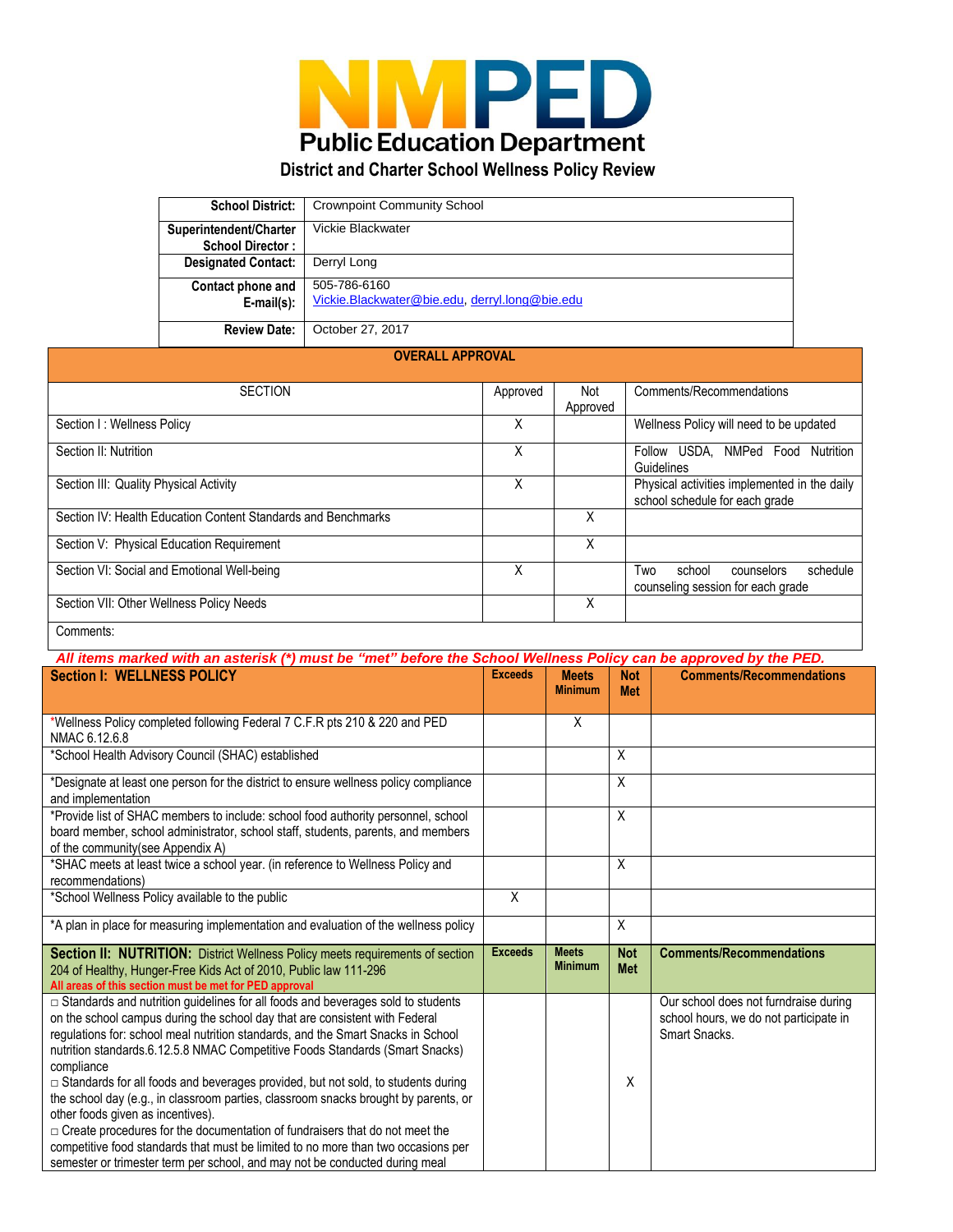| service or in the food service area (6.12.5.8 NMAC)<br>$\Box$ Policies for food and beverage marketing that allow marketing and advertising of<br>only those foods and beverages that meet the Smart Snacks in School nutrition<br>standards<br>$\Box$ District schools meet or exceed local, state and federal nutrition requirements<br>and/or USDA nutrition standards                                                                                                                                                                                                                           |                |                                | Χ                        |                                 |
|-----------------------------------------------------------------------------------------------------------------------------------------------------------------------------------------------------------------------------------------------------------------------------------------------------------------------------------------------------------------------------------------------------------------------------------------------------------------------------------------------------------------------------------------------------------------------------------------------------|----------------|--------------------------------|--------------------------|---------------------------------|
| <b>Nutrition Continues</b>                                                                                                                                                                                                                                                                                                                                                                                                                                                                                                                                                                          | <b>Exceeds</b> | <b>Meets</b><br><b>Minimum</b> | <b>Not</b><br><b>Met</b> | <b>Comments/Recommendations</b> |
| $\Box$ Free drinking water is made available to students in the place where lunch meals<br>are served during the meal service<br>$\Box$ All schools will provide nutrition education activities that align with the New<br>Mexico Health Education Content Standards with Benchmarks and Performance<br>Standards as set forth in 6.29.6 NMAC.<br>$\Box$ Specific goals for nutrition promotion and education that promote student<br>wellness and consider evidence-based strategies in determining these goals<br>□ Assurance of adherence to requirements re. possible food allergies in schools | X              |                                | X<br>Х<br>Х              |                                 |

| Section III: QUALITY PHYSICAL ACTIVITY                                                                                                     |   | <b>Meets</b><br><b>Minimum</b> | <b>Not</b><br><b>Met</b> | <b>Comments/Recommendations</b> |
|--------------------------------------------------------------------------------------------------------------------------------------------|---|--------------------------------|--------------------------|---------------------------------|
| *Guidelines created to provide physical activity opportunities before, during and<br>after school (6.12.6.8.D.3 NMAC)                      |   | Χ                              |                          |                                 |
| *Physical activity is included as a health education topic (6.29.9 NMAC)                                                                   |   |                                |                          |                                 |
| Elementary schools provide daily recess for all students                                                                                   | Χ |                                |                          |                                 |
| Assurance that schools are restricted from withholding physical activity from<br>students as a form of punishment                          | Χ |                                |                          |                                 |
| Schools in the district encourage walking, biking, and skating as transportation<br>modes to and from school                               |   |                                | X                        |                                 |
| * Specific goals for physical activity that promote student wellness and consider<br>evidence-based strategies in determining these goals. |   | Χ                              |                          |                                 |

| Section IV: HEALTH EDUCATION CONTENT STANDARDS AND<br><b>BENCHMARKS</b>                                                                                                                                                                                                                             | <b>Exceeds</b> | <b>Meets</b><br><b>Minimum</b> | <b>Not</b><br><b>Met</b> | <b>Comments/Recommendations</b> |
|-----------------------------------------------------------------------------------------------------------------------------------------------------------------------------------------------------------------------------------------------------------------------------------------------------|----------------|--------------------------------|--------------------------|---------------------------------|
| * Health Education content standards with benchmarks and performance<br>standards (6.29.1 NMAC Standards for Excellence)                                                                                                                                                                            |                |                                | X                        |                                 |
| *.5 credit of Health Education is offered in either middle or high school as a<br>graduation requirement                                                                                                                                                                                            |                |                                | X                        |                                 |
| *Schools apply PED's "opt out" policy, regarding sexuality component of health<br>education curriculum                                                                                                                                                                                              |                |                                | X                        |                                 |
| *Assurance that HIV instruction is provided (6.12.2.10 NMAC)                                                                                                                                                                                                                                        |                |                                | X                        |                                 |
| *Lifesaving skills including psychomotor CPR, Automated External Defibrillator<br>(AED) and Heimlich maneuver is included in Health Education courses                                                                                                                                               |                |                                | X                        |                                 |
| <b>Section V: PHYSICAL EDUCATION REQUIREMENT</b>                                                                                                                                                                                                                                                    | <b>Exceeds</b> | <b>Meets</b><br><b>Minimum</b> | <b>Not</b><br><b>Met</b> | <b>Comments/Recommendations</b> |
| *The Wellness Policy includes a planned, sequential and developmentally<br>appropriate K-12 physical education curriculum (6.29.1 NMAC Primary and<br>Secondary education standards for Excellence General Provision) aligned to the<br>Content Standards with Benchmarks and Performance Standards |                |                                | X                        |                                 |
| Adapted PE is available to all students where appropriate                                                                                                                                                                                                                                           |                | X                              |                          |                                 |
| *One unit of PE, or allowable alternative, is included as a district graduation<br>requirement                                                                                                                                                                                                      |                |                                | X                        |                                 |